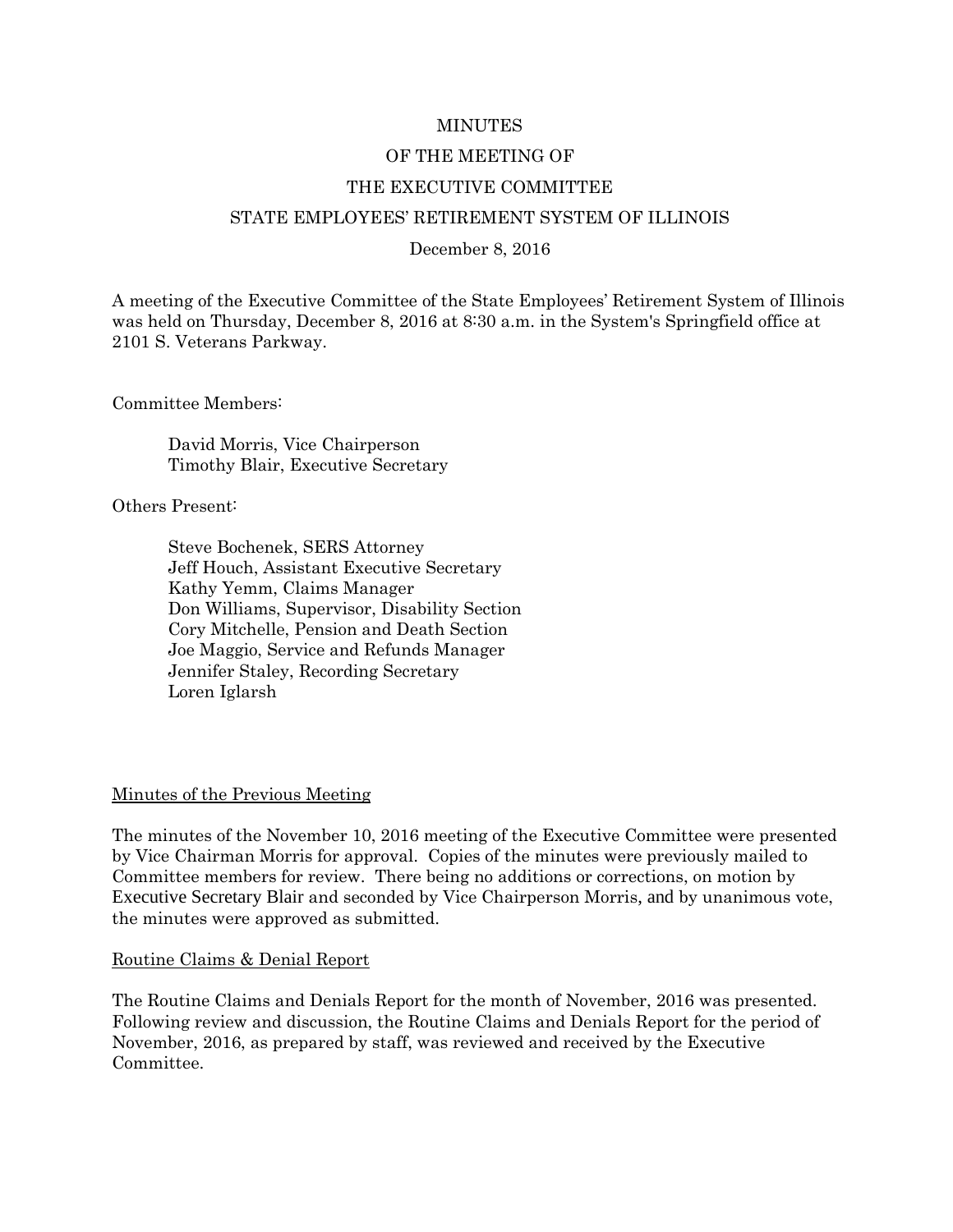# Old Business

### Jerry Blackwell – Social Security Offset - Recommendation

Jerry Blackwell worked as a highway maintainer for the Department of Transportation. He last worked on February 17, 2015 and began a medical leave of absence on December 4, 2015.

Mr. Blackwell was paid a temporary disability benefit beginning January 3, 2016. Mr. Blackwell turned 66 years of age in August of 2016. His temporary disability benefit should have been offset by the unreduced social security amount he is eligible to receive. A tickler was not set by our office and, therefore, his temporary disability benefit was not offset until the following month when he came into our office inquiring about his retirement. This caused an overpayment of \$2,122.00. Mr. Blackwell requested the overpayment be waived.

Mr. Blackwell had a personal appeal at the November, 2016 Executive Committee meeting. The case was referred to SERS attorney Steve Bochenek for a recommendation.

Based upon a careful review of all the evidence, the Committee finds that Jerry Blackwell is not entitled to receive temporary disability benefits from the System without an offset for Social Security retirement benefits for which he was eligible. After discussion, Executive Secretary Blair moved to approve Recommendation No. 2016-6, seconded by Vice Chairperson Morris. All were in favor.

# New Business

### Kimberly Hannold – Appealing denial of temporary disability benefits

Kimberly Hannold works as a Juvenile Justice Specialist for the Illinois Department of Juvenile Justice, Illinois Youth Center in St. Charles. She last worked on January 28, 2016 and began a medical leave of absence on February 8, 2016.

Medical records were requested and received from her physician on September 30, 2016. Her file was reviewed by SRS Medical Consultant #70 on October 22, 2016. It was of the medical consultant's opinion that Ms. Hannold retains the ability to perform all the duties of her job as delineated, based on the medical evidence in file as of that date. Ms. Hannold is requesting a person appeal for the denial of temporary disability benefits for the timeframe of January 28, 2016 to the present.

After reviewing the facts, the Executive Committee agreed to defer the case to get more information from the medical consultant.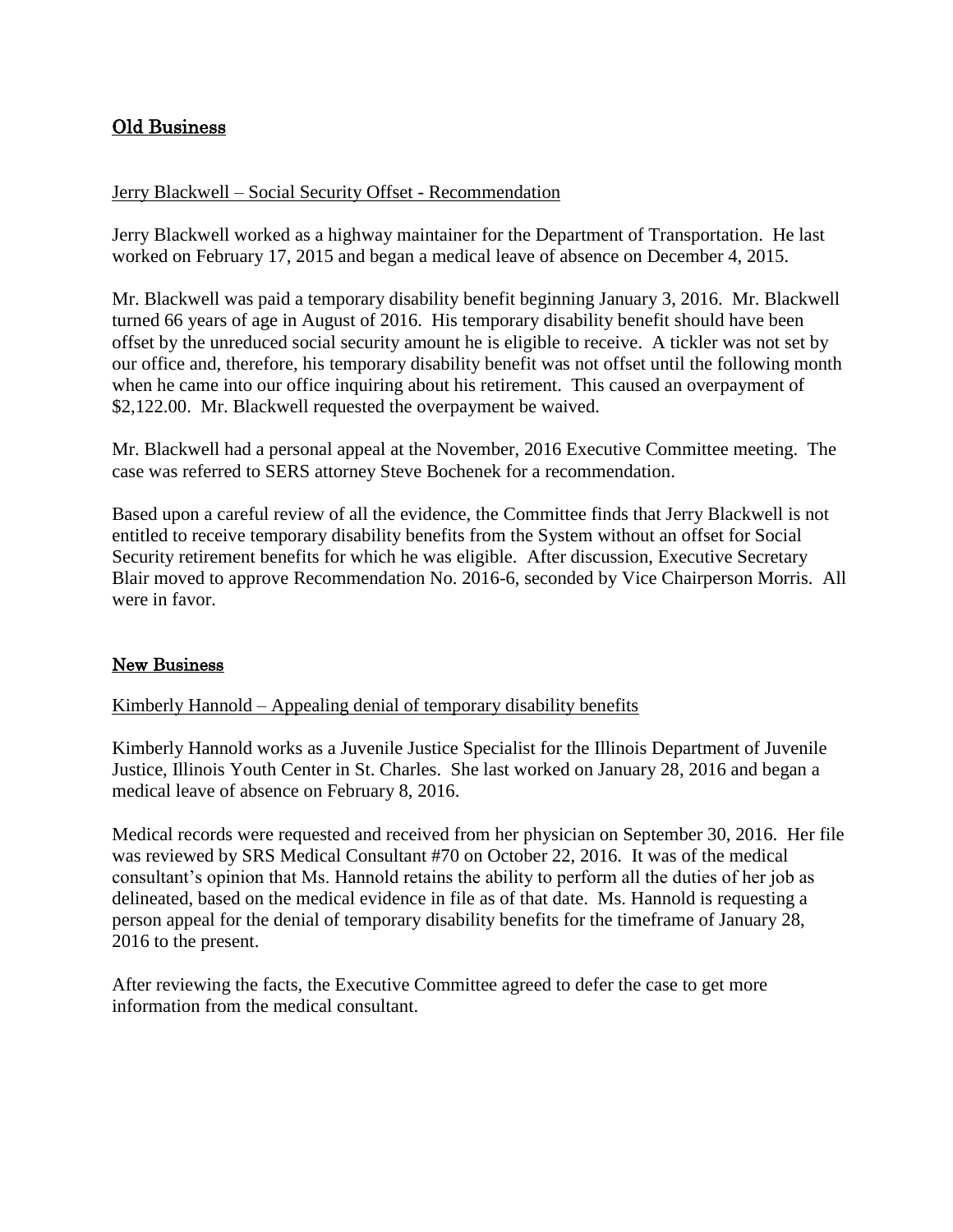### Thomas Mizeur – Appeal to revoke Social Security offset removal

Thomas Mizeur began receiving a pension benefit effective June 1, 2001. In 2009, Mr. Mizeur signed the election form to reduce his pension by 3.825% for the social security offset removal. This election reduces his pension by \$169.16 per month.

Mr. Mizeur's spouse is a retired teacher. Due to the Government Pension Offset, she is eligible for a small amount of money from Social Security as a widow.

Mr. Mizeur's spouse would benefit from the revocation of the social security offset removal because she would receive more money as a survivor if this option was removed as his gross pension would be higher and the offset would be minimal. The reduction does not benefit the member or the survivor.

Thomas Mizeur is requesting the social security offset removal be removed from his pension and for a refund of the money deducted from his pension for the social security offset removal.

After discussing the case, Executive Secretary Blair made a motion to approve the removal of the social security offset but not to refund the money deducted for the offset, seconded by Vice Chairperson Morris. All were in favor.

### Wenda Southerland – Appeal to retire October 1, 2016

Wenda Southerland submitted her retirement application in July, 2016. One of the pension staff emailed the member to determine if she had enough sick and vacation days to be eligible to retire on October 1, 2016. Ms. Southerland replied she did have enough days and had spoken to a Field Services representative and her retirement coordinator.

Ms. Southerland resigned September 30, 2016 with a retirement effective date of October 1, 2016.

Once the service credit for Ms. Southerland's paid sick and vacation days was posted to her account, it was discovered that she was 1.75 months short of meeting the Rule of 85.

Ms. Southerland is requesting a pension effective October 1, 2016 as she was told by both her agency and the Field Services Division that she was eligible to retire on this date.

After discussing the case, a motion was made by Vice Chairperson Morris to approve Ms. Southerland's pension effective date of October 1, 2016, seconded by Executive Secretary Blair. All were in favor.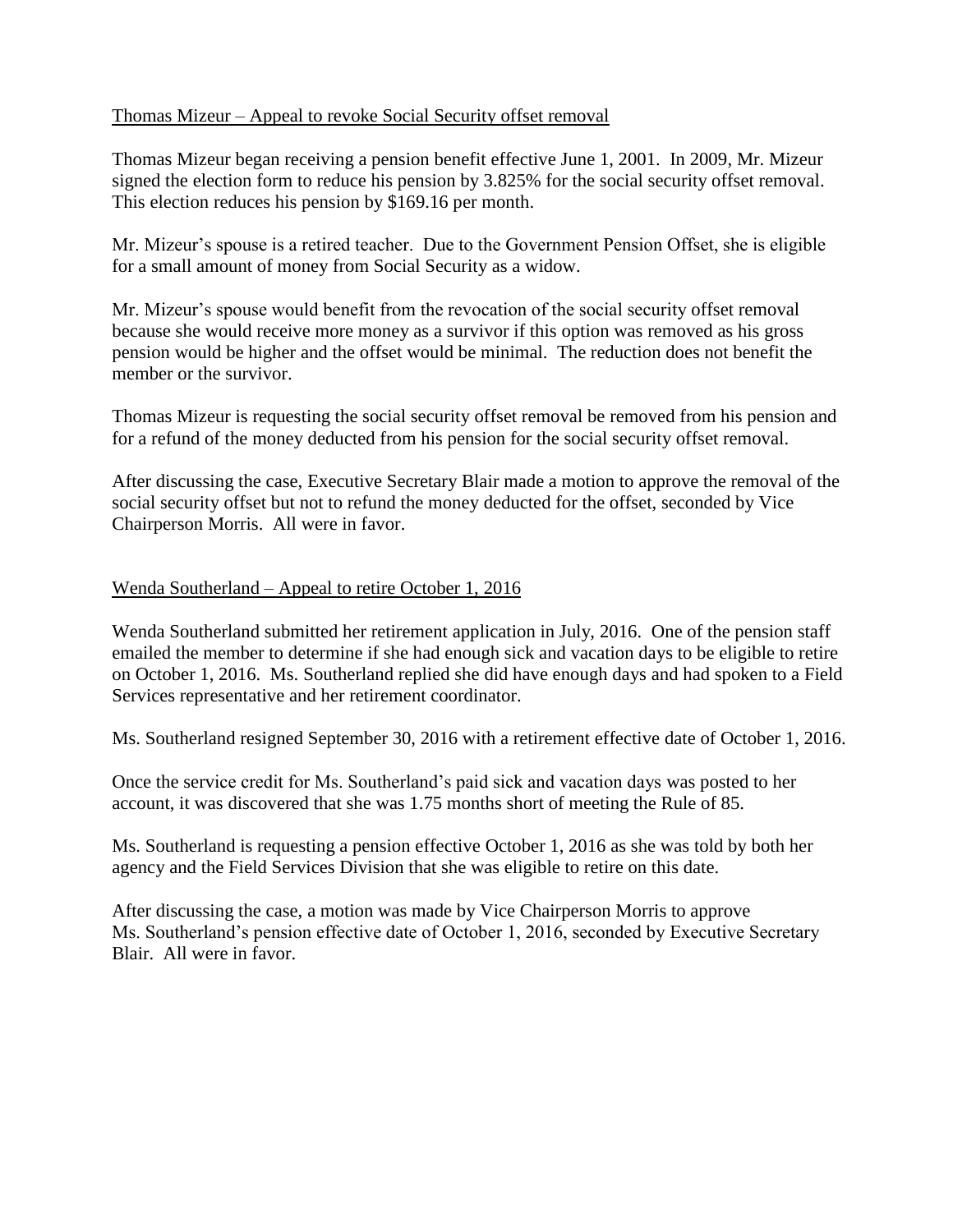### Wayne Chamberlain – Waiver of guardianship

Wayne Chamberlain was a Property and Supply Clerk 3 for Chester Mental Health Center. Mr. Chamberlain sustained a disabling condition which prevents him from working. Per the letter from his physician, Mr. Chamberlain is totally incapacitated. Mr. Chamberlain's wife currently makes all health and personal decisions on her husband's behalf.

Mr. Chamberlain is not competent enough at this point to sign or execute a POA. The only thing available to Ms. Chamberlain is guardianship. This has to go through the courts and she says she has been told this may cost \$2,000 to \$3,000, which at this time would be a real hardship.

Ms. Chamberlain is asking the Executive Committee to waive the need for Guardianship. She has signed his application for nonoccupational disability benefits as her husband's "surrogate decision maker".

After some discussion, the committee decided to defer the matter and to look into different avenues to help Ms. Chamberlain obtain "guardianship".

### Leannette Black – LOA Service Purchase

Leannette Black has requested a written appeal with the Executive Committee. She is requesting that she be allowed to purchase 7.75 months for her LOA's with interest calculated through July 31, 2010. It is her contention that we should have billed her previously for the two LOA's although she never requested a billing.

After some discussion, a motion was made by Executive Secretary Blair to deny Ms. Black's request to purchase the 7.75 months for her LOA's, seconded by Vice Chairperson Morris. All were in favor.

# Policy – Suspension or Terminations for Executive Committee

The committee discussed what types of suspensions and terminations should be brought to the Executive Committee before they could be implemented. Attorney Steve Bochenek prepared a Memorandum for review and further discussion. Executive Secretary Blair indicated we need to identify the specific types of suspensions and terminations for better tracking the adjustments to help in the review of developing a policy.